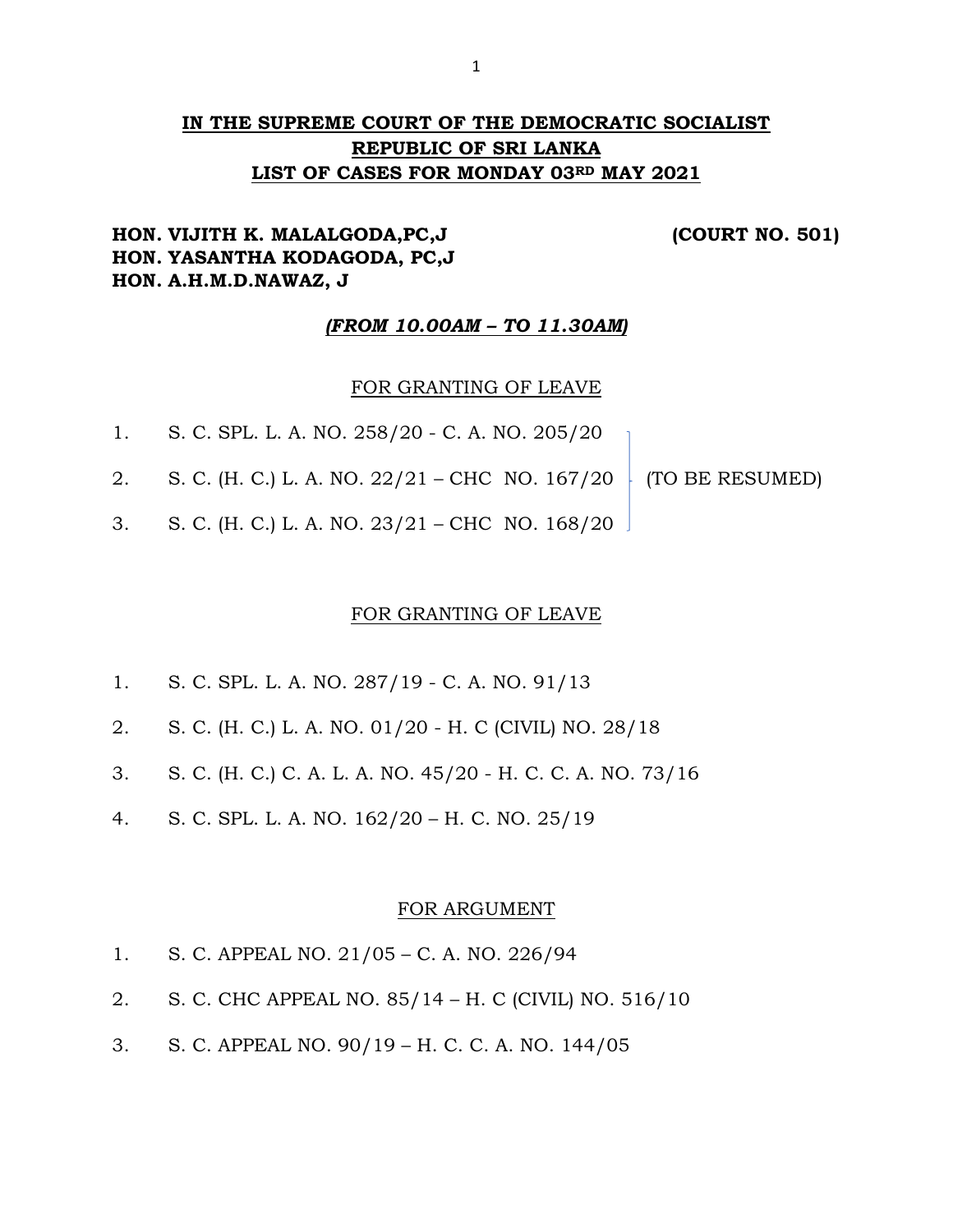# *(FROM 11.30AM – TO 12.45PM)*

# FOR LEAVE TO PROCEED

- 1. S. C. APPLICATION (F/R) NO. 350/19
- 2. S. C. APPLICATION (F/R) NO. 287/20

# FOR GRANTING OF LEAVE

- 1. S. C. (H. C.) C. A. L. A. NO. 300/20 H. C. C. A. NO. 91/19
- 2. S. C. (H. C.) C. A. L. A. NO. 353/20 H. C. C. A. NO. 56/18
- 3. S. C. (H. C.) C. A. L. A. NO. 77/21 H. C. C. A. NO. 210/19

## FOR ARGUMENT

- 1. S. C. APPEAL NO. 178/15 H. C. C. A. NO. 71/07
- 2. S. C. APPLICATION (F/R) NO. 325/15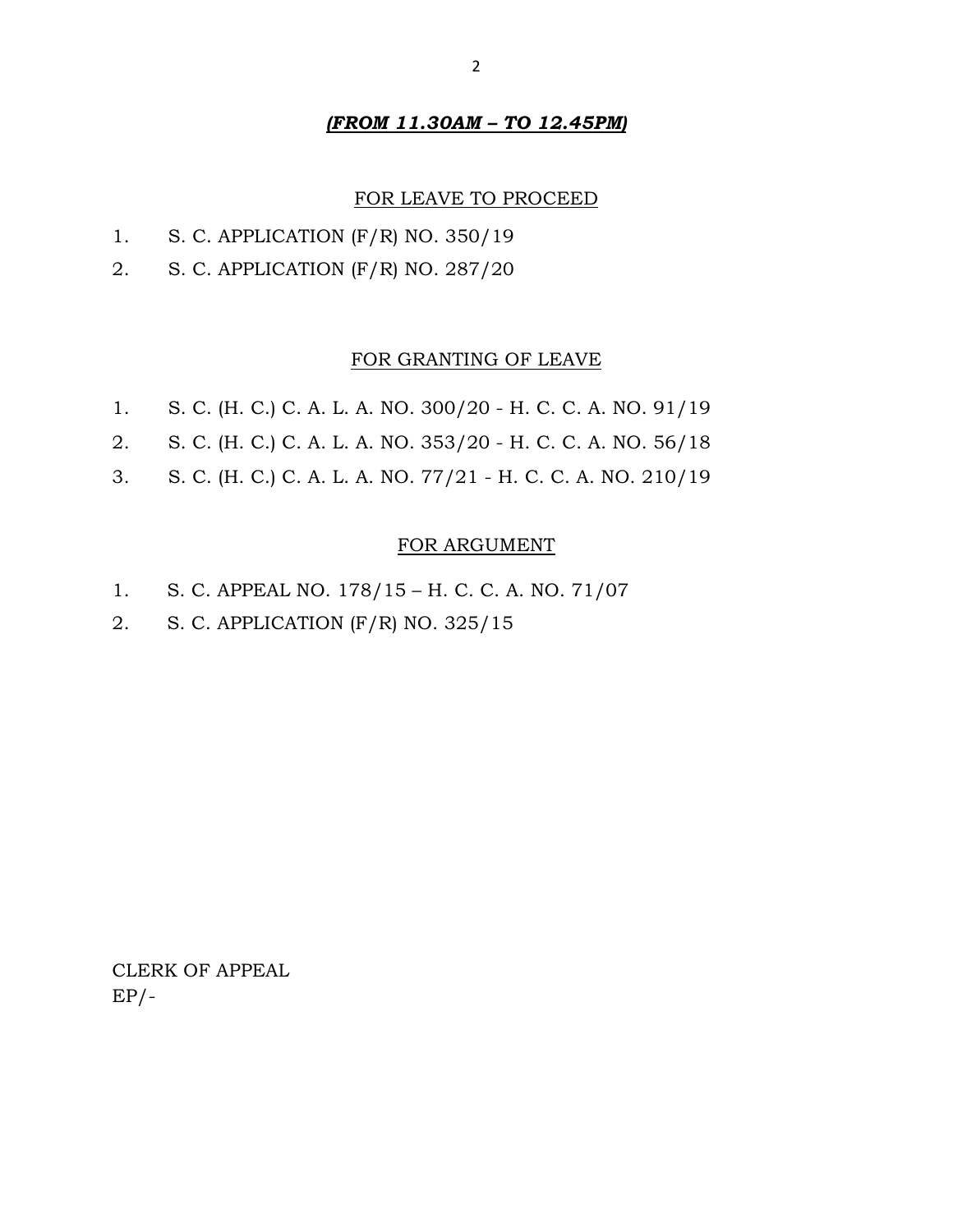# **HON. VIJITH K. MALALGODA, PC, J (COURT NO. 501) HON. MURDU N.B. FERNANDO, PC, J (AT 2.00 P.M.) HON. YASANTHA KODAGODA, PC, J**

FOR ARGUMENT

1. S. C. APPLICATION (F/R) NO. 236/08 WITH 237/08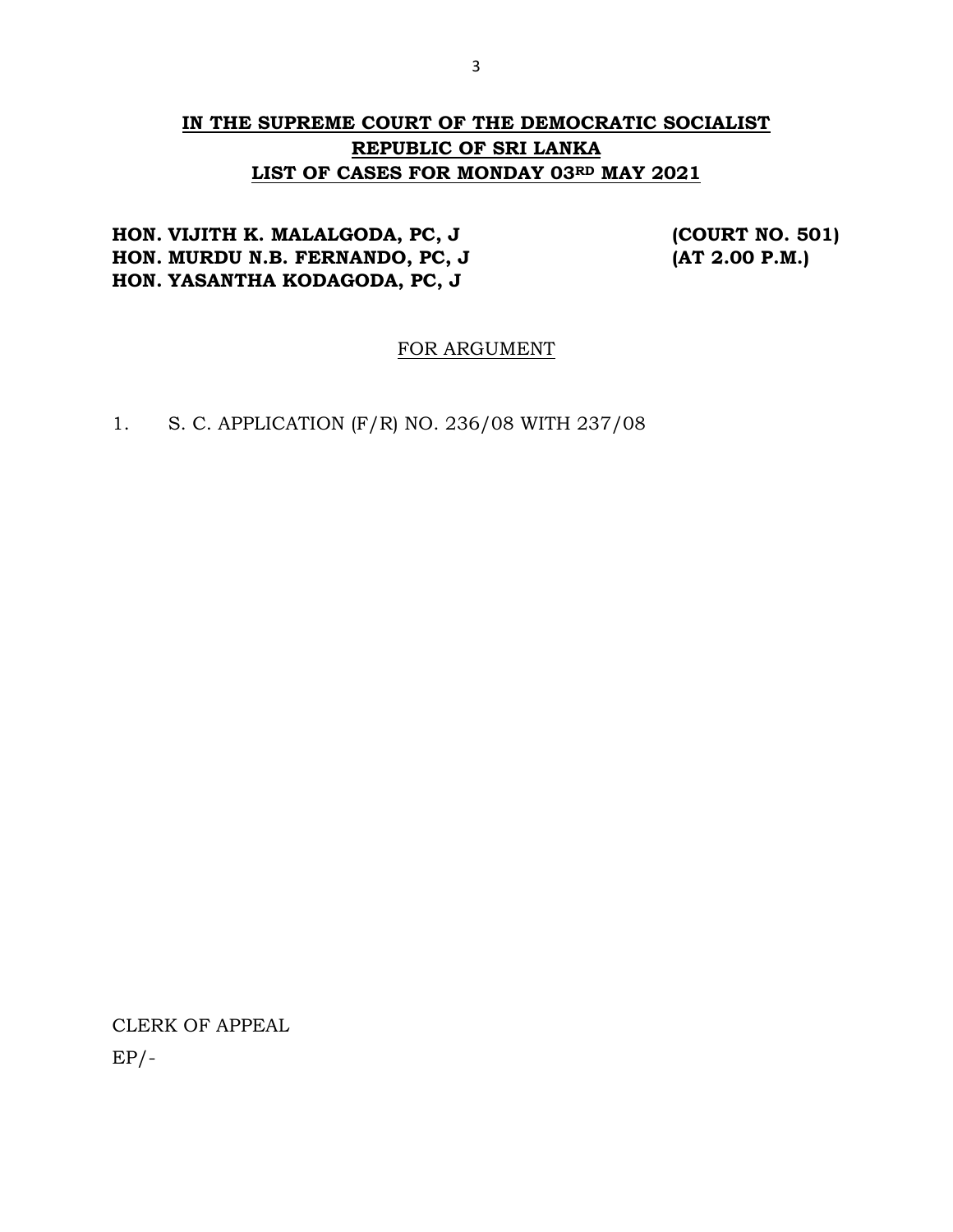# **HON. SISIRA J. DE ABREW, J (COURT NO. 502) HON. S. THURAIRAJA, PC,J HON. MAHINDA SAMAYAWARDHENA, J**

## *(FROM 10.00AM – TO 11.30AM)*

#### FOR SUPPORT

- 1. S. C. WRIT NO. 11/19 WITH 09/19
- 2. S. C. (H. C.) C. A. L. A. NO. 38/19 H. C. C. A. NO. 27/17

#### FOR GRANTING OF LEAVE

- 1. S. C. SPL. L. A. NO. 310/18 C. A. NO. 208/05
- 2. S. C. SPL. L. A. NO. 89/19 H. C. NO. 28/18
- 3. S. C. SPL. L. A. NO. 459/19 C. A. NO. 221/17
- 4. S. C. (H. C.) C. A. L. A. NO. 481/19 H. C. C. A. NO. 190/15

#### FOR ARGUMENT

- 1. S. C. APPEAL NO. 25/14 H. C. C. A. NO. 378/02
- 2. S. C. APPEAL NO. 125/16 H. C. C. A. NO. 69/09

## *(FROM 11.30AM – TO 12.45PM)*

#### FOR LEAVE TO PROCEED

- 1. S. C. APPLICATION (F/R) NO. 277/20
- 2. S. C. APPLICATION (F/R) NO. 278/20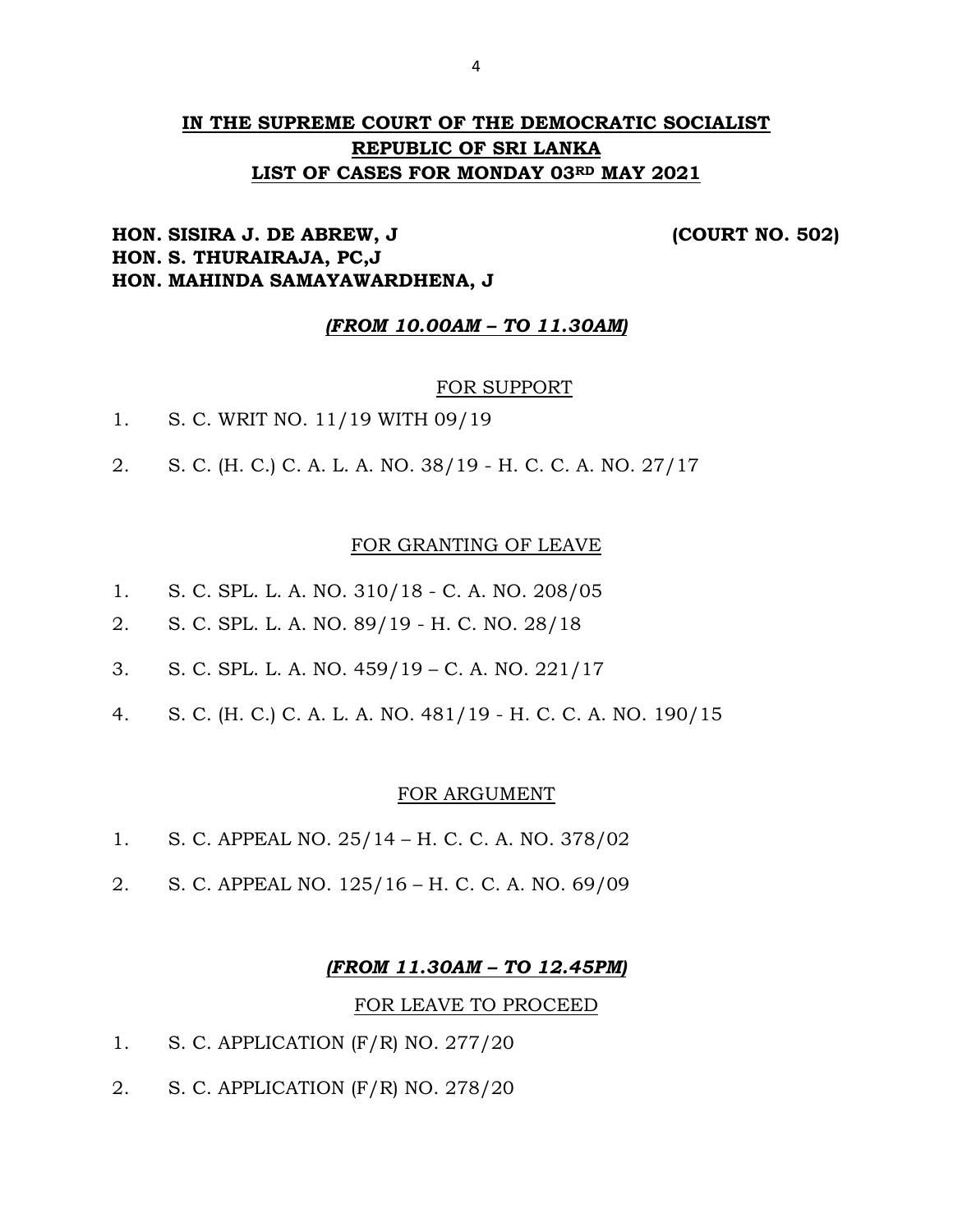## FOR GRANTING OF LEAVE

- 1. S. C. (H. C.) C. A. L. A. NO. 212/20 H. C. C. A. NO. 104/17
- 2. S. C. (H. C.) C. A. L. A. NO. 229/20 H. C. C. A. NO. 168/16

## FOR ARGUMENT

- 1. S. C. APPEAL NO. 80/14 H. C. C. A. NO. 104/03
- 2. S. C. APPEAL NO. 209/14 H. C. C. A. NO. 46/14

## *(FROM 01.30PM – TO 03.00PM)*

#### FOR ARGUMENT

- 1. S. C. APPEAL NO. 97/17 H. C. C. A. NO. 97/16
- 2. S. C. APPEAL NO. 82/18 C. A. NO. 120/14
- 3. S. C. APPEAL NO. 83/18 C. A. NO. 120/14
- 4. S. C. APPEAL NO. 140/18 H. C. C. A. NO. 68/05
- 5. S. C. APPEAL NO. 55/19 H. C. C. A. NO. 307/08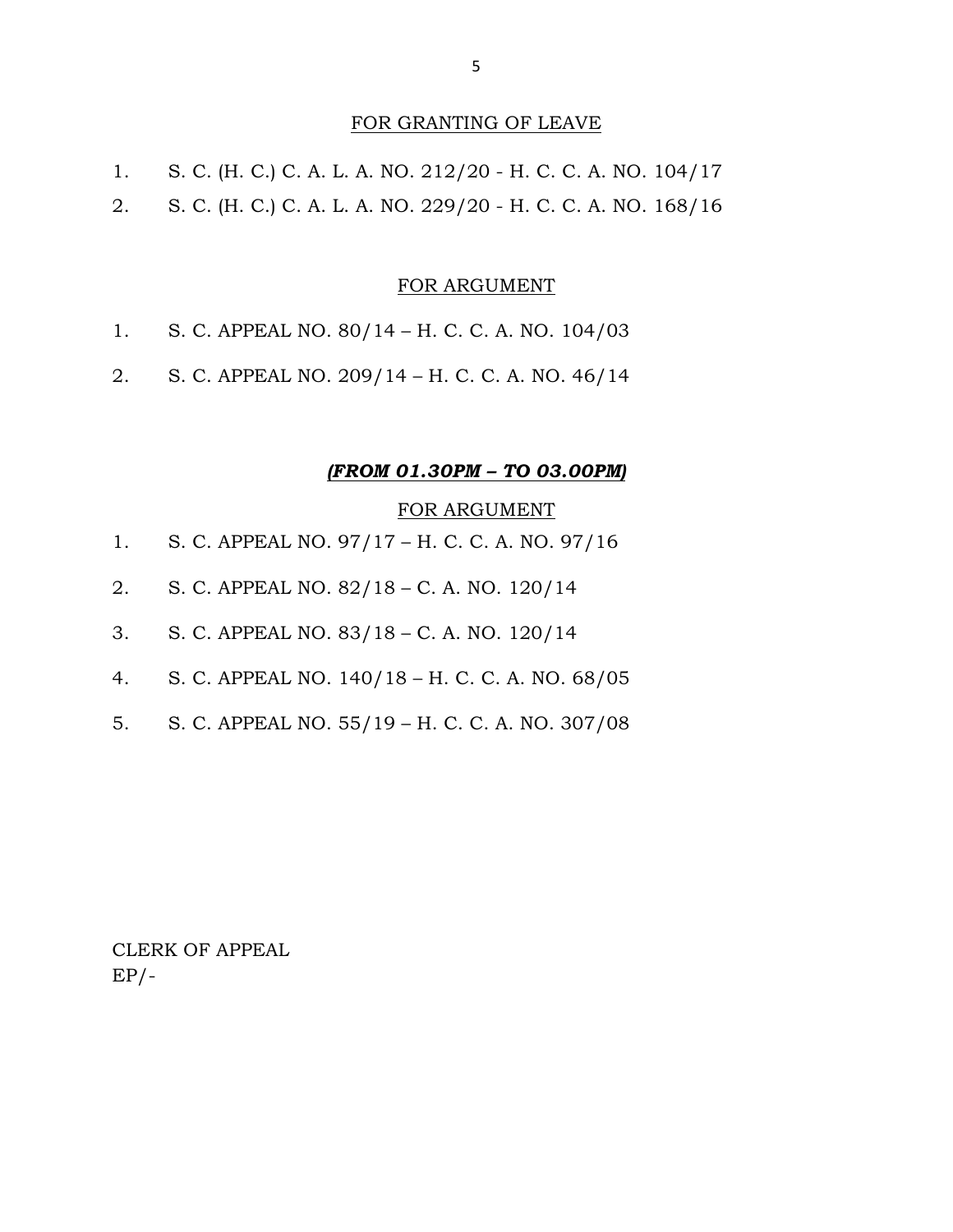# **HON. L.T.B. DEHIDENIYA, J (COURT NO. 403) HON. P. PADMAN SURASENA, J HON. ACHALA WENGAPPULI, J**

## *(FROM 10.00AM – TO 11.30AM)*

## LEAVE TO PROCEED

- 1. S. C. APPLICATION (F/R) NO. 22/19
- 2. S. C. APPLICATION (F/R) NO. 293/20

#### FOR GRANTING OF LEAVE

- 1. S. C. (H. C.) C. A. L. A. NO. 365/18 H. C. C. A. NO. 70/13
- 2. S. C. (H. C.) C. A. L. A. NO. 156/19 H. C. C. A. NO. 68/18
- 3. S. C. SPL. L. A. NO. 311/19 WITH 312/19 C. A. NO. 436/06 , 437/06

#### FOR ARGUMENT

- 1. S. C. APPEAL NO. 65/15 H. C. C. A. NO. 04/03 (TOP OF THE LIST)
- 2. S. C. APPEAL NO. 115/15 H. C. C. A. NO. 162/09

#### *(FROM 11.30AM – TO 12.45PM)*

#### LEAVE TO PROCEED

- 1. S. C. APPLICATION (F/R) NO. 54/21
- 2. S. C. APPLICATION (F/R) NO. 64/21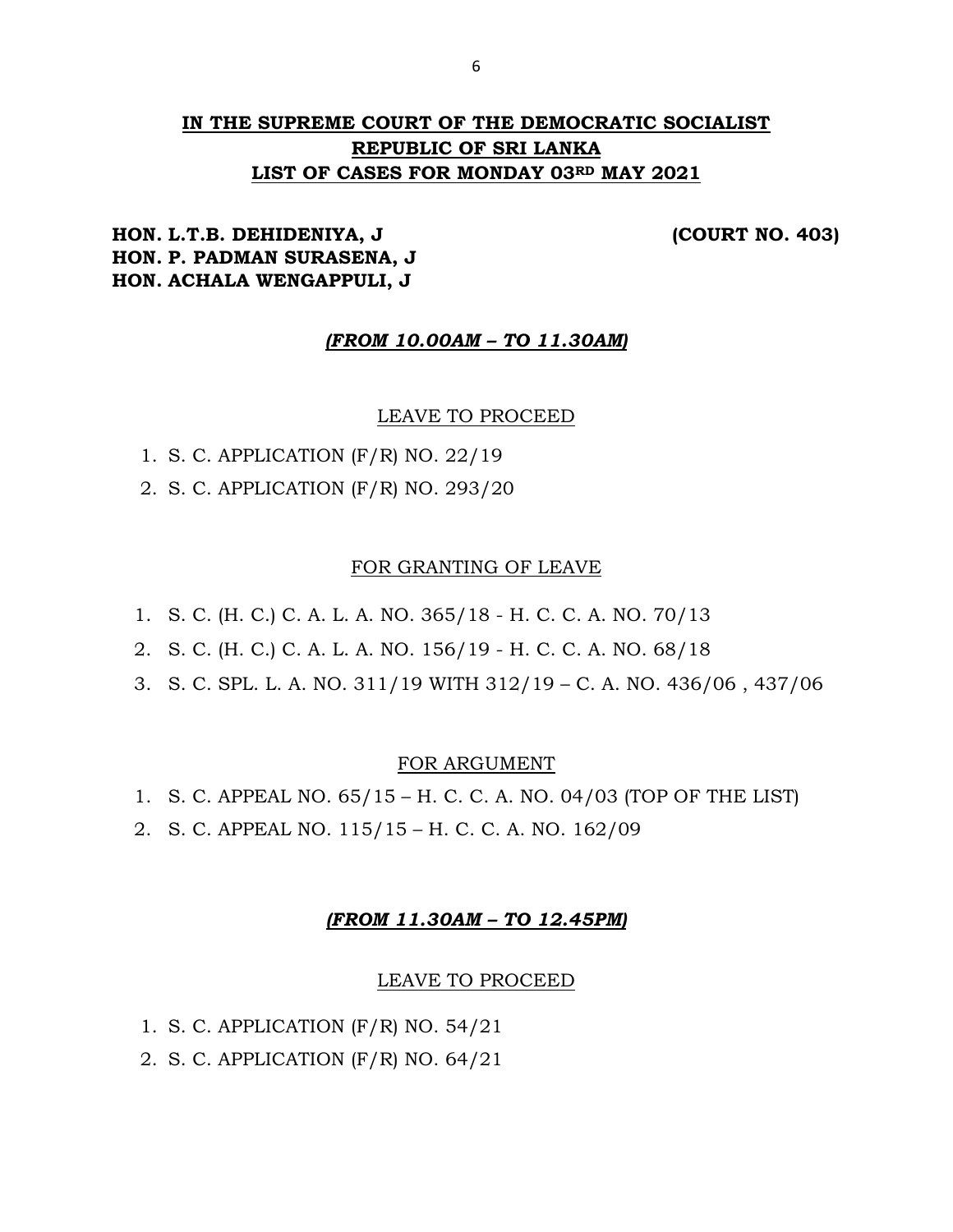## FOR GRANTING OF LEAVE

1. S. C. SPL. L. A. NO. 409/19 – C. A. NO. 30/16 2. S. C. (H. C.) C. A. L. A. NO. 01/20 - H. C. C. A. NO. 01/17 3. S. C. (H. C.) C. A. L. A. NO. 98/21 - H. C. C. A. NO. 17/20

## FOR ARGUMENT

1. S. C. CHC APPEAL NO. 34/12 – H. C. (CIVIL) NO.157/07 2. S. C. APPLICATION (F/R) NO. 709/12

## *(FROM 01.30PM – TO 03.00PM)*

## FOR ARGUMENT

1. S. C. CHC APPEAL NO. 62/14 WITH 63/14 H. C. NO.538/08,537/08

2. S. C. APPEAL NO. 175/17 – H. C. NO. 86/14

3. S. C. APPEAL NO. 97/20 – H. C. C. A. NO. 79/14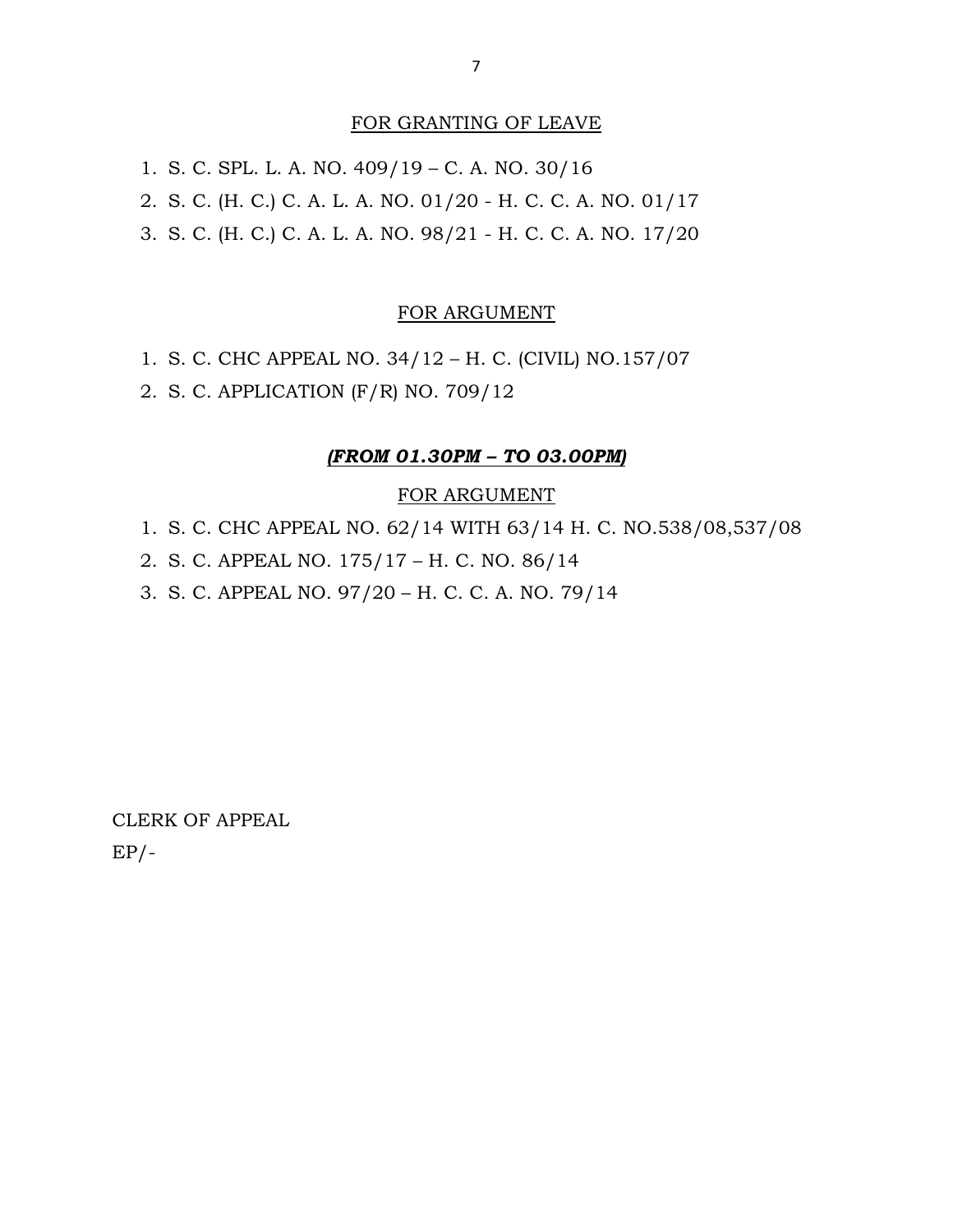# **HON. L.T.B. DEHIDENIYA, J (COURT NO. 403) HON. P. PADMAN SURASENA, J (AT 10.00 A.M) HON. ACHALA WENGAPPULI, J**

# FOR INQUIRY

1. S. C. RULE NO. 03/17 (HON. PRIYANTHA JAYAWARDENA, PC,J) (HON. L.T.B.DEHIDENIYA, J) (HON. S. THURAIRAJA, PC,J)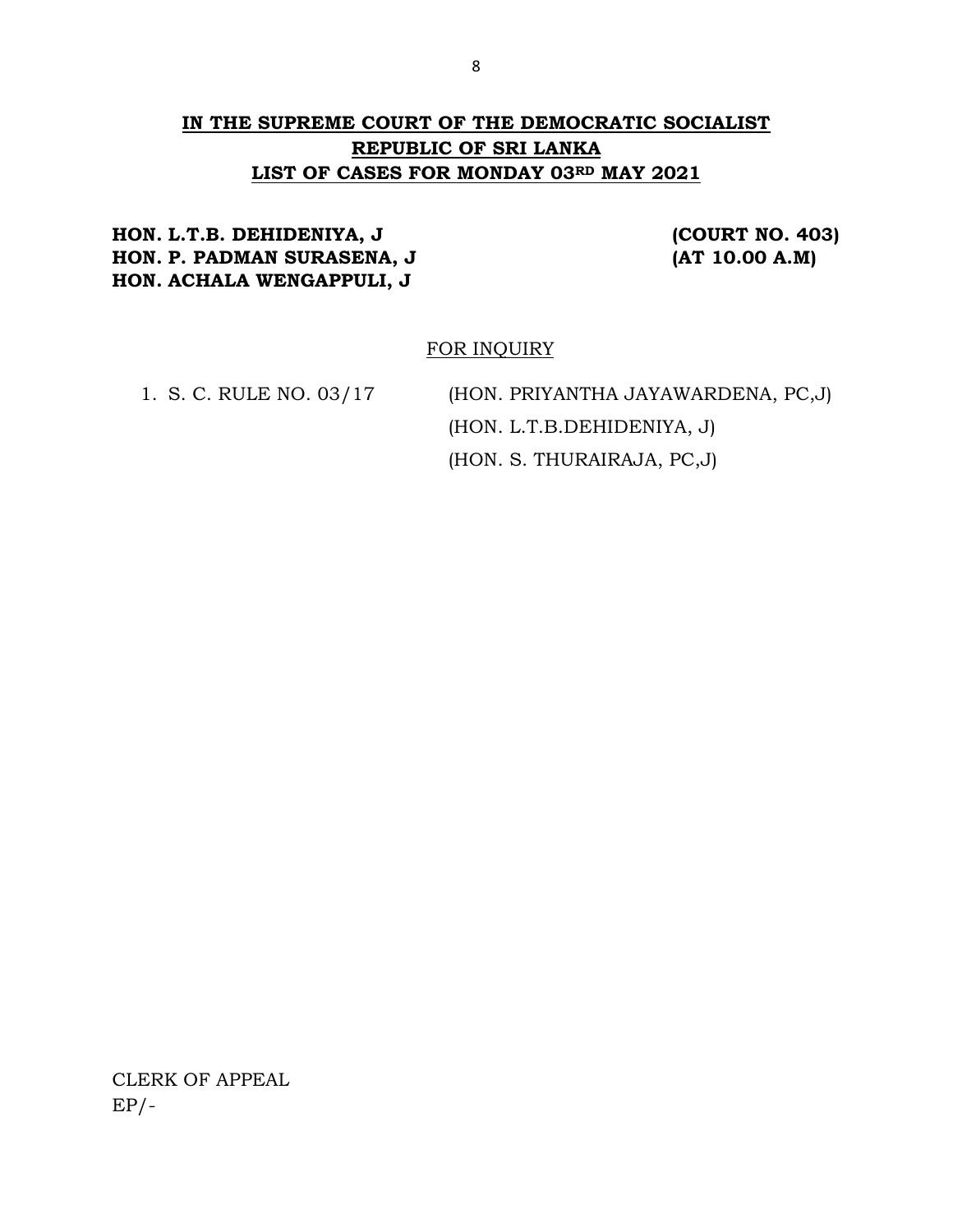# **HON. E. A. G. R. AMARASEKARA, J (COURT NO. 404) HON. K.K.WICKRAMASINGHE, J HON. A.L.S.GOONERATNE, J**

## *(FROM 10.00AM – TO 11.30AM)*

#### TO BE RESUMED

1. S. C. APPLICATION (F/R) NO. 87/12 WITH 255/13

#### FOR GRANTING OF LEAVE

1. S. C. (H. C.) C. A. L. A. NO. 225/16 - H. C. C. A. NO. 69/14

2. S. C. SPL. L. A. NO. 388/18 – C. A. NO. 142/16

3. S. C. SPL. L. A. NO. 212/19 – C. A. NO. 194/15

4. S. C. (H. C.) C. A. L. A. NO. 387/19 - H. C. C. A. NO. 01/18

4. S. C. SPL. L. A. NO. 19/20 – C. A. NO. 644/2000

#### FOR ARGUMENT

1. S. C. APPEAL NO. 16/11 – H. C. NO. 106/05 (TOP OF THE LIST)

#### *(FROM 11.30AM – TO 12.45PM)*

#### LEAVE TO PROCEED

1. S. C. APPLICATION (F/R) NO. 110/21

2. S. C. APPLICATION (F/R) NO. 111/21

3. S. C. APPLICATION (F/R) NO. 118/21